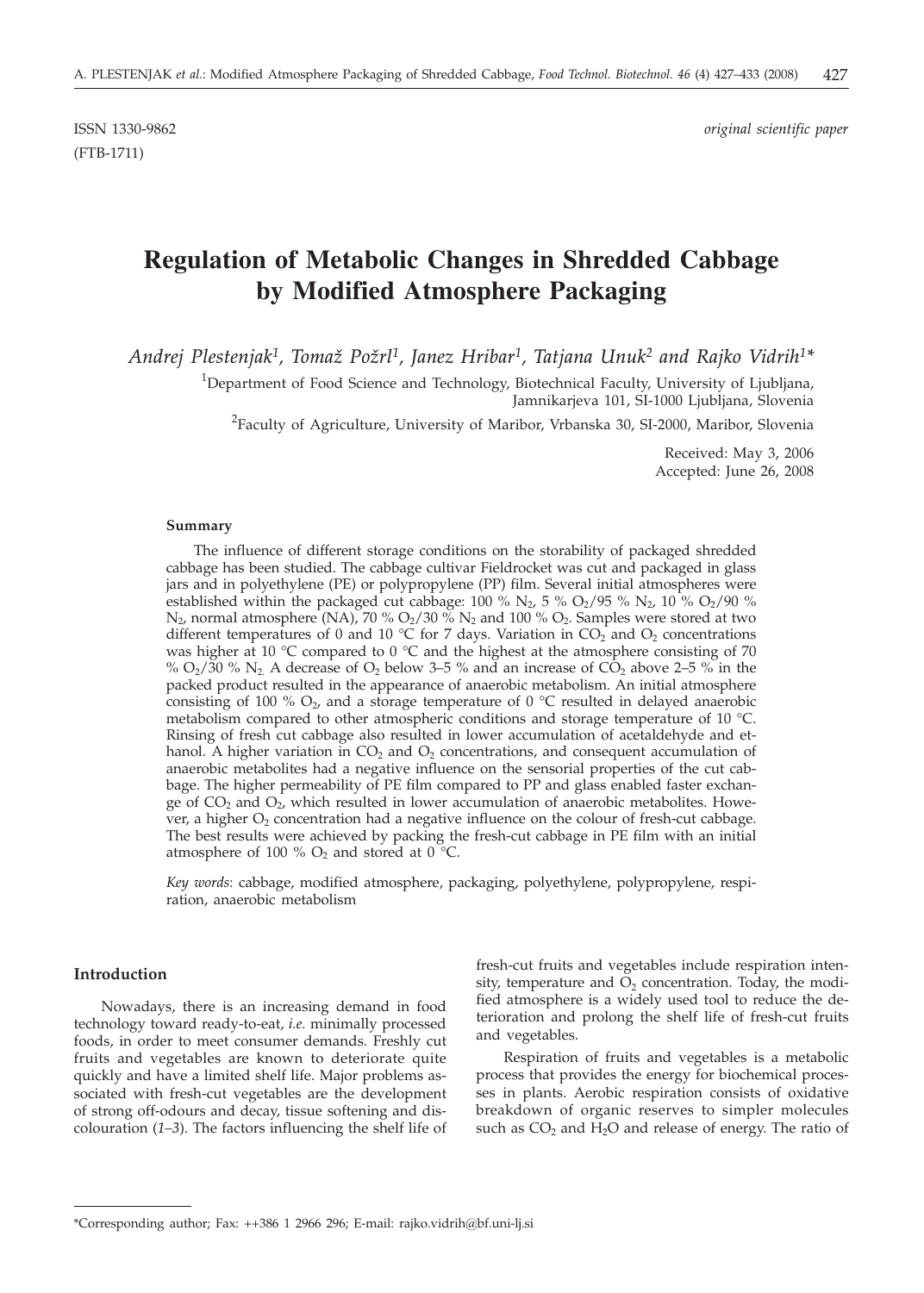$CO<sub>2</sub>$  produced to  $O<sub>2</sub>$  consumed, known as RQ, is normally 1 in case of carbohydrates. RQ is much greater than 1 during anaerobic respiration. Anaerobic respiration involves production of ethanol as the final product due to pyruvate decarboxylation to  $CO<sub>2</sub>$  without  $O<sub>2</sub>$  uptake (*4*). Carlin *et al.* (*5*) found grated carrots packed in low permeability film to have an RQ of 6.

Temperature, as well as the concentration of oxygen and carbon dioxide, is one of the most important parameters influencing fruit and vegetable quality during storage and also determines their shelf life (*6–9*). Beside temperature and atmospheric composition, maturity and the physiological state of the produce also dictate the shelf life. Recent research includes the application of increased  $O<sub>2</sub>$  concentration around and within fresh fruits and vegetables  $(10)$ . High  $O<sub>2</sub>$  concentration produces more free radicals that damage plant tissues (*11*).

The purpose of cooling and modified atmosphere packaging (MAP) is to inhibit the physiological processes that are more intensive in fresh-cut fruits and vegetables due to tissue wounding. Operations like peeling or slicing limit the shelf life of products due to physiological stress caused by physical damage or wounding (*12*). Stress provoked by wounding results in increased respiration rates of a fresh-cut produce, and is related to changes in colour, flavour, texture and sensory properties (*13*).

Slowing the respiration rate results in longer storability of commodities, as well as enabling better stability of gas concentration within the packaged product. Polyethylene (PE) and polypropylene (PP) are commonly used films for packaging of a fresh-cut produce. Film thickness, its transmission of  $O_2$  and  $CO_2$ , in combination with respiration activity and the temperature of produce define the storage atmosphere within the modified atmosphere (MA) package. Gas transmission of packaging materials enables the establishment of dynamic equilibrium of oxygen and carbon dioxide, and thus the proper gas ratio to provide the desired atmosphere (*14*). Unsuitable MA conditions arising as a consequence of very intensive respiration or inappropriate initial MA conditions can cause anaerobic respiration. Accumulation of anaerobic respiration products, such as acetaldehyde and ethanol, leads to sensorial deterioration of produce.

Cut cabbage (*Brassica oleracea* var*. capitata* L. *forma alba*) is a very perishable biological commodity due to the high degree of damaged tissue. The use of an appropriate initial modified atmosphere (MA) and packaging material with suitable permeability can significantly prolong the shelf life of packaged fresh-cut cabbage. The presence of anaerobic metabolites in the package can provide a means for control of the metabolic intensity of the packaged commodity. In our study we have explored the optimal storage conditions for cut cabbage produce. Two different storage temperatures, three different packaging materials, several initial modified atmospheres and two different prepackaging treatments were compared. Conditions for packaged fresh-cut cabbage similar to those in refrigerators in shops were created.

The goal of this work is to study the effect of packaging material and initial storage atmosphere on the variation in  $CO<sub>2</sub>$  and  $O<sub>2</sub>$  concentrations in the headspace of stored fresh-cut cabbage. The effect of the accumulation of anaerobic metabolites (acetaldehyde and ethanol) on the sensory properties and colour of fresh-cut cabbage is also determined.

## **Materials and Methods**

#### *Material*

White cabbage (*Brassica oleracea* var*. capitata* L. *forma alba*) cultivar Fieldrocket was obtained from a farm near Ljubljana, Slovenia. The cabbage was stored at 0 and 10 °C for 24 hours. After 24 hours the shredded cabbage was prepared as follows: outer and damaged leaves and the core were removed, and the remaining leaves were sliced to about 1-mm thick strips with an electric kitchen slicer (Gorenje S 201 food processor, Slovenia). A certain quantity of shredded cabbage was dipped three times in cold water (5  $\degree$ C) for 5 min and then centrifuged at  $40 \times g$ in a bucket-type centrifuge, all other samples were not rinsed.

#### *Packaging of shredded cabbage*

Shredded cabbage was put either in glass jars or in  $30$ -µm thick polyethylene (PE) and  $30$ -µm thick polypropylene (PP) film bags. The permeability coefficients of the PE and PP films are summarised in Table 1.

Table 1. Water vapour transmission,  $O_2$ ,  $N_2$  and  $CO_2$  permeability coefficients of PE and PP films of 25  $\mu$ m thickness at 25 °C according to Greengrass (*15*)

|     | Water vapour<br>transmission<br>$g/(m^2 \cdot day)$ at<br>38 °C and<br>90 % RH | O <sub>2</sub> | N,                                                                   | CO <sub>2</sub> |
|-----|--------------------------------------------------------------------------------|----------------|----------------------------------------------------------------------|-----------------|
|     |                                                                                |                | Permeability coefficient/(cm <sup>3</sup> /(m <sup>2</sup> ·day·Pa)) |                 |
| PF. | 18                                                                             | 0.077          | 0.028                                                                | 0.414           |
| PP  | 6-7                                                                            | 0.020          | 0.004                                                                | 0.079           |

A mass of 830 g of cut cabbage was put in either glass jars (*V*=2.5 L) or in plastic film bags (dimensions  $30\times27.5$  cm). All plastic bags allowed the volume of 2.5 L if maximally inflated. Ratio of cut cabbage to headspace was the same in the glass jars and in the film packages. The desired initial atmosphere (100 %  $N_2$ , 5 %  $O_2/95$  %  $N_2$ , normal atmosphere (NA), 70 %  $O_2/30$  %  $N_2$  and 100  $\%$  O<sub>2</sub>) was established by blowing each atmosphere through the units of packaged cabbage. The packages were then stored at 0 or 10 °C. Lids with valves on the packages were taken out for online atmosphere composition monitoring and sampling.

## *Determination of CO2 and O2 in packaging atmosphere*

Online monitoring of  $CO<sub>2</sub>$  and  $O<sub>2</sub>$  in packages was performed every 12 hours with a gas analyser equipped with an IR detector and a Clark's ion sensitive electrode.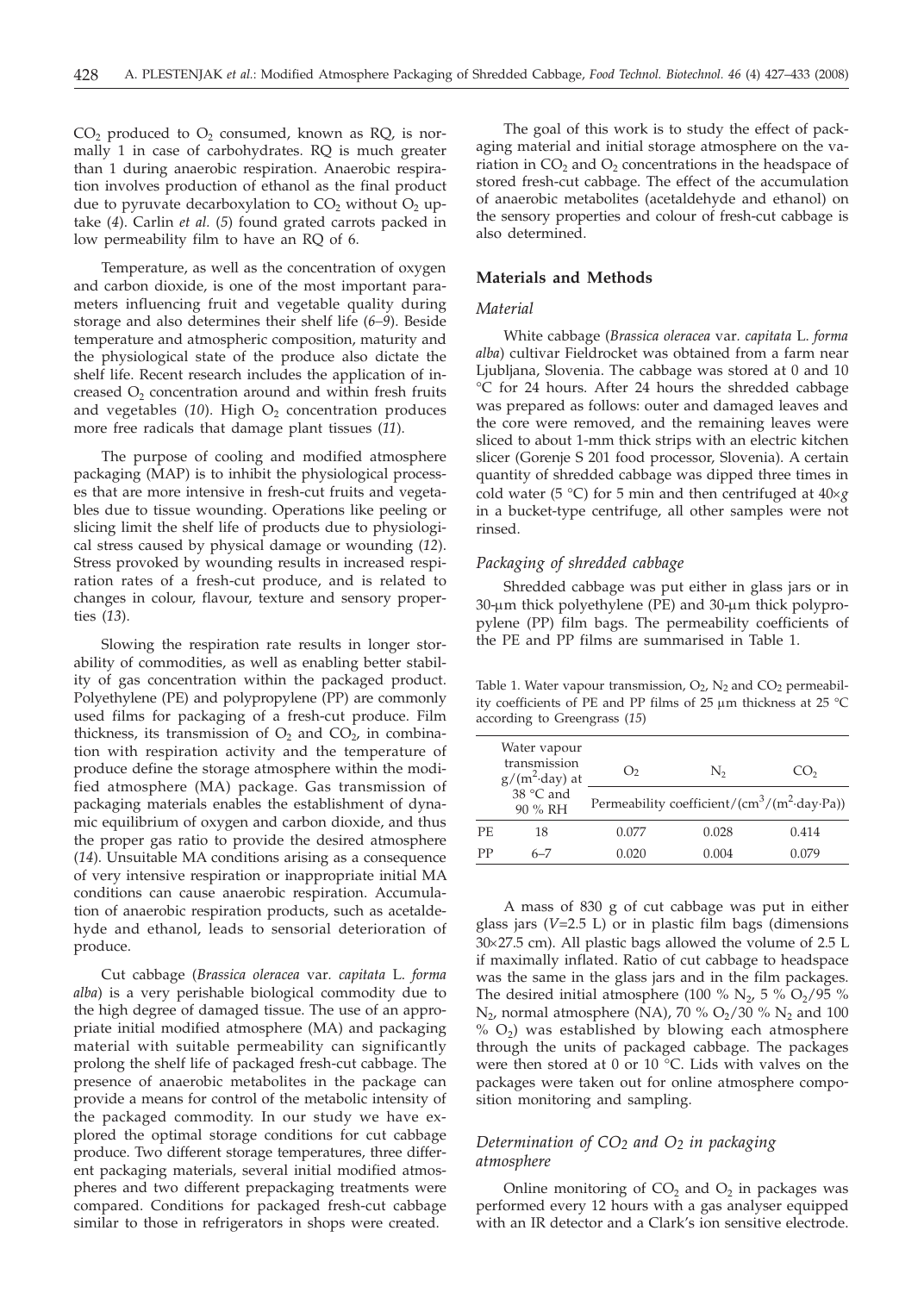Gas analyser was calibrated to standard gas samples and afterwards it was connected to the inlet and outlet tube of each package. The actual atmosphere composition in the package was determined in a flow in closed system at a flow rate of 200 mL/min. The readings of  $CO<sub>2</sub>$  and  $O<sub>2</sub>$  concentrations (by volume) were recorded after reaching the equilibration period.

## *Determination of acetaldehyde and ethanol in cabbage tissue*

The acetaldehyde and ethanol content in cabbage tissue were analysed according to the method described by Bonghi *et al.* (*16*) on the GC apparatus as follows: a mass of 15 g of shredded cabbage was frozen with liquid nitrogen, then homogenised with 20 g of distilled water. The homogenised sample was then centrifuged for 10 min at 1200×*g*. The liquid part of the sample was removed and centrifuged again for 10 min at 1200×*g*. A volume of 3 mL of supernatant was transferred to a 15-mL vial and held in a water bath at 55 °C for 45 min. A volume of 1 mL of headspace sample was taken with syringe and injected into the GC injector. GC (Hewlett Packard 5890 II) was equipped with an HP-FFAP (50 m $\times$  $0.2$  mm $\times$ 0.3 µm) column (isothermal programming at 100 °C) and an FID detector (260 °C).

#### *Sensory evaluation*

Four trained panellists performed a sensory evaluation test for texture, colour, smell and taste after 7 days of storage under storage conditions described above. For the purpose of evaluating sensory qualities, the panel composed of four qualified and experienced panellists in the field of fresh fruits and vegetables was appointed.

All testing posts in the sensory laboratory had identical conditions. The room temperature was approx. 20 °C and relative humidity was between 60 and 75 %. Lightning of the room was also the same throughout the experiment. Sensory descriptors of shredded cabbage after 7 days of storage under storage conditions described above were as follows: texture – easiness of chewing; colour – intensity of yellow-green colour; smell – characteristics of the smell of differently stored shredded cabbage; and taste – overall impression in the mouth.

#### *Data analysis*

The data for sensory properties were analysed by the method of the least squares using the GLM procedure (*17*). The statistical model for the analysed parameters of cabbage included the effect of package atmosphere (100 % O<sub>2</sub> PE, 0 °C; NA, PE, 0 °C; NA, PP, 0 °C; rinsed, NA, PE, 0 °C; NA glass jar, 0 °C; 5 % O<sub>2</sub>, PE, 0 °C; 70 % O<sub>2</sub>, glass jar, 0 °C; 10 % O<sub>2</sub>, glass jar, 0 °C; NA glass jar, 10 °C; 70 % O<sub>2</sub>, glass jar, 10 °C; 100 % N<sub>2</sub>, glass jar, 0 °C; 100 %  $N_2$ , glass jar, 10 °C). The mean values of the experimental groups were obtained using Duncan's test (*17*).

### **Results and Discussion**

Storage at low temperature was the first technique used commercially to prolong the storage life of agricul-

tural commodities. In this work, cabbage samples with different MA gas composition inside PE and PP bags and glass jars were stored at 0 and 10 °C. A higher storage temperature (10 °C) caused higher respiration activity in all samples, resulting in a rapid decrease of  $O<sub>2</sub>$ and a corresponding increase of  $CO<sub>2</sub>$  inside the packaged units (Figs. 1 and 2). The  $O<sub>2</sub>$  concentration in the headspace of shredded cabbage stored at 10 °C reached 0 % after no later than 36 hours, regardless of the initial  $O<sub>2</sub>$  concentration or the packaging material (Figs. 2 and 3). Among the samples stored at  $0^{\circ}C$ , the samples stored in glass jars in an initial NA reached  $0\%$  O<sub>2</sub> after 30 hours, while samples stored in NA in PP film consumed all their  $O_2$  after 36 hours (Fig. 3). The  $CO_2$  concentration was very similar in glass jars and PP film (Figs. 4 and 5). In PE film packages the  $O<sub>2</sub>$  concentration stabilised around 2 %, which seems to be an equilibration point for MA packaging. Regarding the storage temperature, similar results were obtained by Escalona *et al.* (*18*), who reported an increase of respiration on



Fig. 1. Variation in CO<sub>2</sub> volume concentration in packages of fresh-cut cabbage stored under different conditions in glass jars: (- intact cabbage leaves, NA,  $0 °C$ ;  $\triangle$  fresh-cut cabbage, NA,  $0 °C$ ;  $\Box$  fresh-cut cabbage, NA,  $10 °C$ ;  $\blacksquare$  fresh-cut cabbage, 70 %  $O_2/30$  %  $N_2$ , 10 °C). Vertical bars indicate means of three replicates±SD



**Fig. 2.** Variation in oxygen volume concentration in fresh-cut cabbage packages stored under different conditions:  $-5$  %  $O_2/95\%$  N<sub>2</sub>, 0 °C, PE;  $\Box$  10 %  $O_2/90\%$  N<sub>2</sub>, 0 °C, glass jar;  $\triangle$  70 %  $O_2/30$  %  $N_2$ , 0 °C, glass jar;  $\triangle$  100 %  $O_2$ , 0 °C, PE; 0 70 %  $O_2$ /30 %  $N_2$ , 10 °C, glass jar. Vertical bars indicate means of three replicates±SD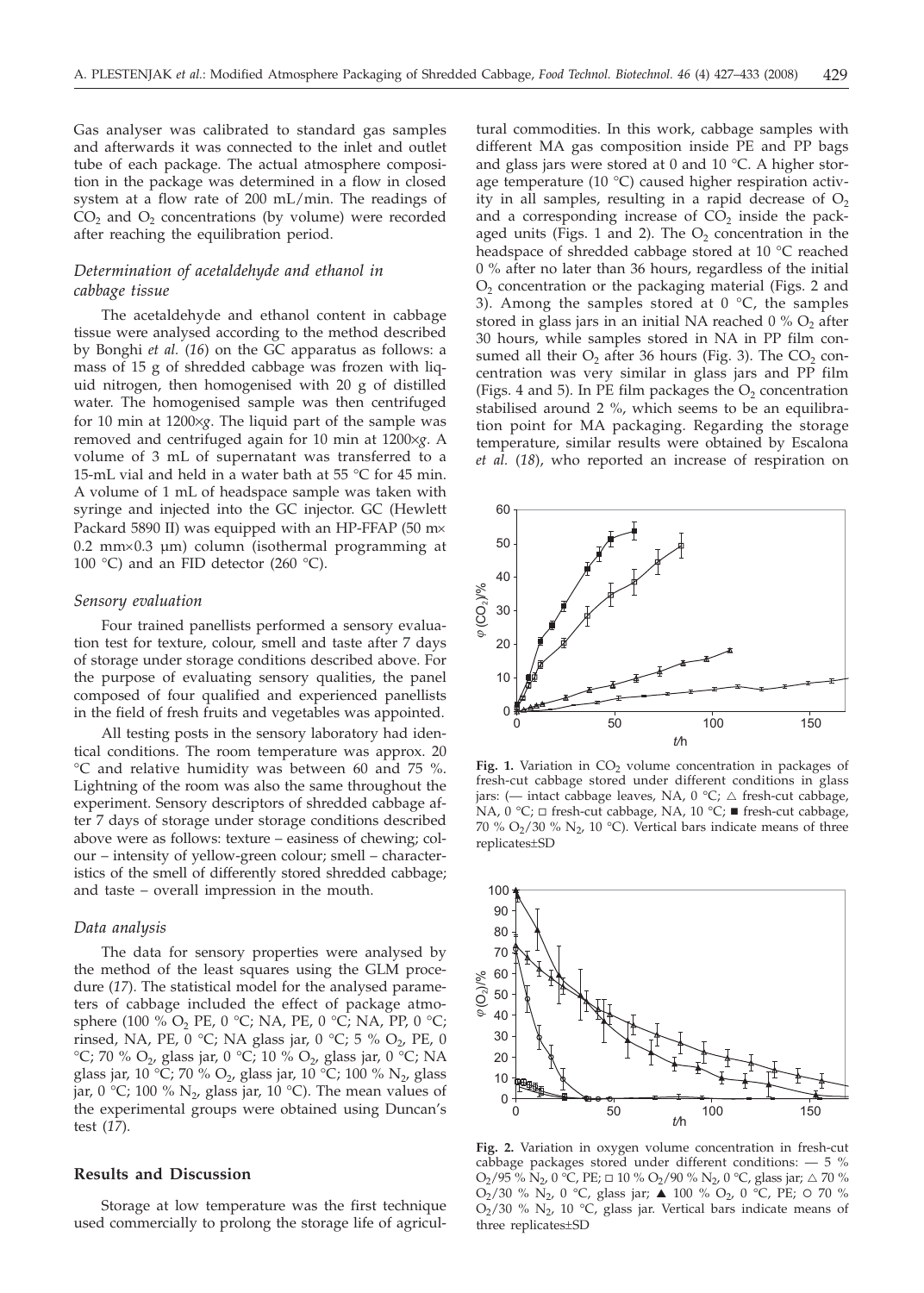

**Fig. 3.** Variation in oxygen volume concentration in fresh-cut cabbage packages stored at different conditions: — glass jars, NA,  $10 \text{ °C}$ ;  $\Box$  glass jars, NA,  $0 \text{ °C}$ ; ■ NA,  $0 \text{ °C}$ , PE;  $\triangle$  NA,  $0 \text{ °C}$ , PP;  $\blacktriangle$ rinsed cabbage (NA, 0 °C, PE); O cabbage leaves, glass jars, NA, 0 °C. Vertical bars indicate means of three replicates±SD



**Fig. 4.** Influence of different initial oxygen concentration in MA on CO<sub>2</sub> volume concentration in fresh-cut cabbage packages stored at 0 °C in glass jars: ( $-$  100 %  $\rm N_2$ ,  $\blacksquare$  10 %  $\rm \ddot{O}_2/\dot{90}$  %  $\rm \ddot{N}_2$ ,  $\triangle$  NA,  $\Box$  70 % O<sub>2</sub>/30 % N<sub>2</sub>). Vertical bars indicate means of three replicates±SD



Fig. 5. Variation in CO<sub>2</sub> volume concentration in fresh-cut cabbage package stored at 0 °C as a consequence of different MA packaging, different film transmission rates and prepackaging treatment: ( $\Box$  5 % O<sub>2</sub>/95 % N<sub>2</sub> (PE),  $\blacktriangle$  NA (PE),  $-$  100 % O<sub>2</sub> (PE),  $\blacksquare$  rinsed cabbage (NA, PE),  $\triangle$  NA (PP)). Vertical bars indicate means of three replicates±SD

fresh-cut butterhead lettuce at higher temperature. There was a constant increase of  $CO<sub>2</sub>$  in glass jars packed with shredded cabbage.

Kader and Ben-Yehoushua (*19*) reported that high  $O<sub>2</sub>$  concentration atmospheres may either stimulate, have no effect or reduce the respiration rate and ethylene production, depending on the commodity, ripeness stage, storage time, temperature and concentration of  $CO<sub>2</sub>$  and ethylene in the atmosphere.

Shredded cabbage showed a higher respiration activity compared to intact cabbage leaves due to stress metabolism. Wounded tissue generally increases metabolic activity; Lakakul *et al.* (*20*) reported a 2–3 times higher respiration rate for apple slices compared to intact apple. Mechanical damage, *i.e.* bruising, cutting and insect attack, provokes increased respiration and ethylene production in many commodities (*21*). Fresh-cut cabbage samples stored in an atmosphere containing 70 %  $O_2/30$  %  $N_2$  showed higher respiration activity than other atmospheres. Gorny (*22*) found that high levels of O<sub>2</sub> in packages of fresh-cut spinach were beneficial in maintaining product quality. Allende *et al.* (*23*) found a high  $O<sub>2</sub>$  atmosphere beneficial regarding the sensory quality of fresh-cut spinach. High  $O<sub>2</sub>$  atmosphere treatment helped to maintain quality under extremely high CO2 conditions (*24*).

Lower respiration activity was observed in cut cabbage previously rinsed with water compared to the non- -rinsed cabbage (Fig. 5). We suspect that the reason is probably a partial or complete loss of nutrients and enzymes.

A decrease of  $O_2$  below 3–5 % and an increase of  $CO<sub>2</sub>$  above 2–5 % in packed units resulted in the occurrence of anaerobic metabolism, which also depended on temperature, atmosphere composition, maturity and the overall physiological state of the commodity. Anaerobic metabolism resulted in the accumulation of acetaldehyde and ethanol within cabbage tissue.

Atmosphere composition considerably influenced the respiration rate of the stored cabbage. The atmosphere composition in MA packaged foods depends on the respiration intensity of the commodity and film permeability. PE and PP films have different permeabilities (Table 1) and thus influence the atmosphere composition of fresh-cut cabbage. Higher permeability of PE film compared to those of PP and glass enabled faster exchange of  $CO<sub>2</sub>$  and  $O<sub>2</sub>$  (Figs. 3 and 5), which resulted in a higher  $O_2$  concentration and lower  $CO_2$  concentration, and consequently lower accumulation of anaerobic metabolites.

Higher storage temperature accelerates the accumulation of anaerobic metabolites such as acetaldehyde and ethanol. Higher concentration of acetaldehyde and ethanol was found in cabbage tissue stored at 10 °C compared to  $0^{\circ}$ C (Figs. 6 and 7). Due to the fact that acetaldehyde is an intermediate product, its concentration in cabbage tissue is much lower than that of ethanol, which is the final product of anaerobic metabolism. Regarding interaction effects of  $CO<sub>2</sub>$  and  $O<sub>2</sub>$  on the regulation of acetaldehyde and ethanol, Burdon *et al*. (*25*) reported similar accumulation of acetaldehyde in avocado fruit under 2–20 %  $CO<sub>2</sub>$  as stored under 0.1 % of  $O<sub>2</sub>$ .  $CO<sub>2</sub>$  con-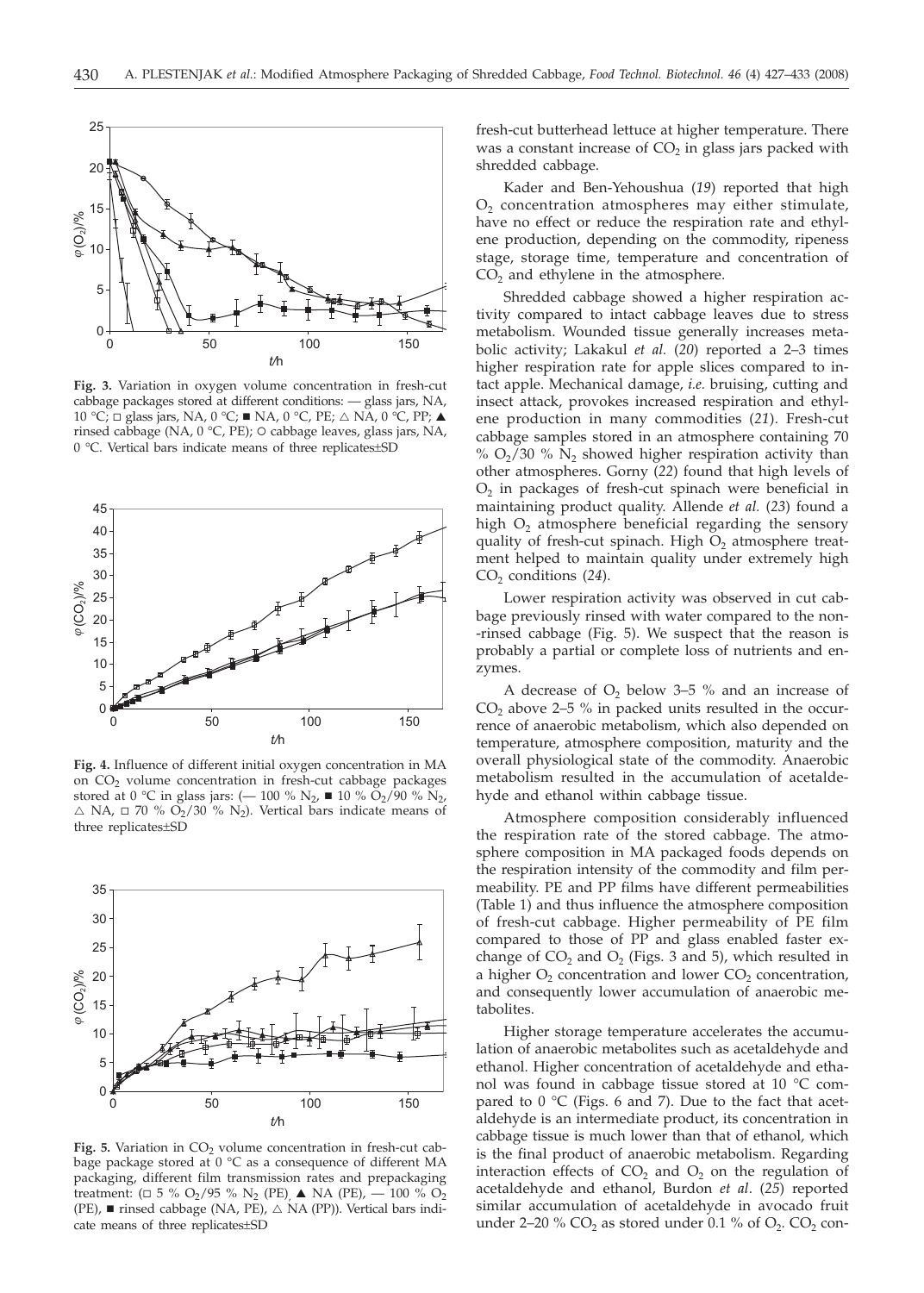

**Fig. 6.** Accumulation of acetaldehyde (mg/100 g) in fresh-cut cabbage tissue stored under different atmospheres at 0 and 10  $^{\circ}$ C in glass jars: (-100 % N<sub>2</sub> (0  $^{\circ}$ C),  $\triangle$  NA (0  $^{\circ}$ C),  $\blacksquare$  70 %  $O_2/30\%$  N<sub>2</sub> (0 °C),  $\Box$  100 % N<sub>2</sub> (10 °C)). Vertical bars indicate means of three replicates±SD



**Fig. 7.** Ethanol accumulation in fresh-cut cabbage tissue stored under different conditions in glass jars: ( $-$  100 % N<sub>2</sub> (0 °C),  $\triangle$ NA (0 °C), ■ 70 % O<sub>2</sub>/30 % N<sub>2</sub> (0 °C), □ 100 % N<sub>2</sub> (10 °C)). Vertical bars indicate means of three replicates±SD

centrations in the range of 1 to 5 % gave the largest effect on acetaldehyde. Bonghi *et al*. (*16*) found an additional effect of high  $CO<sub>2</sub>$  concentration (30 %) on the accumulation of acetaldehyde and ethanol in peach fruit. High  $CO<sub>2</sub>$  concentration has been shown to lower the pH of fruit tissue and thus provide conditions for fermentative metabolism (*26*).

The presence of anaerobic metabolites, especially acetaldehyde has negative influence on the sensorial properties of food in general. Cut cabbage stored in an initial atmosphere of 100 %  $O_2$  at 0 °C exhibited an anaerobic metabolism approx. 36 hours later compared to other atmospheres employed. When a high  $O<sub>2</sub>$  concentration was applied as an initial storage atmosphere, both metabolites were detected in much lower concentrations than in the samples with other initial storage atmospheres after seven days of storage (Figs. 8 and 9). A high O<sub>2</sub> atmosphere is known to maintain better sensory properties as long as the atmospheric conditions do not induce fermentative metabolism. Ayala-Zavala *et al.* (*10*) demonstrated that the storage of strawberries under high  $O<sub>2</sub>$  concentration significantly affects aroma and phenolic compounds as well as overall quality.



**Fig. 8.** Acetaldehyde accumulation in fresh-cut cabbage tissue stored at 0 °C as a consequence of different MA packaging, different film transmission rates and prepackaging treatment:  $\triangle$  5 %  $O_2/95$  %  $N_2$  (PE),  $□$  NA (PE),  $-100$  %  $O_2$  (PE), ■ rinsed cabbage (NA, PE), ▲ NA (PP)). Vertical bars indicate means of three replicates±SD



**Fig. 9.** Ethanol accumulation in fresh-cut cabbage tissue stored at 0 °C as a consequence of different MA, different film transmission rates and prepackaging treatment:  $\triangle$  5 % O<sub>2</sub>/95 % N<sub>2</sub> (PE),  $\Box$  NA (PE),  $\overline{\phantom{0}}$  100 %  $\overline{O}_2$  (PE),  $\blacksquare$  rinsed cabbage (NA, PE), ▲ NA (PP)). Vertical bars indicate means of three replicates±SD

As far as packaging film is concerned, more ethanol accumulated in the cabbage stored in an NA atmosphere in PP film bags (Fig. 9); the concentration of acetaldehyde was similar regardless of the type of film (Fig. 8). Anaerobic metabolism appeared first in the cabbage stored in PP bags. PP has lower permeability than PE and anaerobic metabolism appeared later in PE packed cabbage. Smyth *et al.* (*27*) used headspace ethanol measurement to estimate ethanol accumulation within packages of various stored fresh-cut vegetables. Ethanol concentration measurement represents a basis for dynamic atmosphere control for pome fruits and may reduce the risk of inferior or unsafe product supply to consumers. In our study the best storage conditions were achieved by packing the cut cabbage in PE film with an initial atmosphere of 100 %  $O_2$  and storage temperature of 0 °C. PP film did not have sufficient  $O_2$  transmission rates to maintain an adequate  $O<sub>2</sub>$  concentration in the packages and to preserve product quality. Low  $O_2$  atmosphere and/or high  $CO<sub>2</sub>$  conditions are associated with off-flavours, which were also observed by Mateos *et al*. (*28*).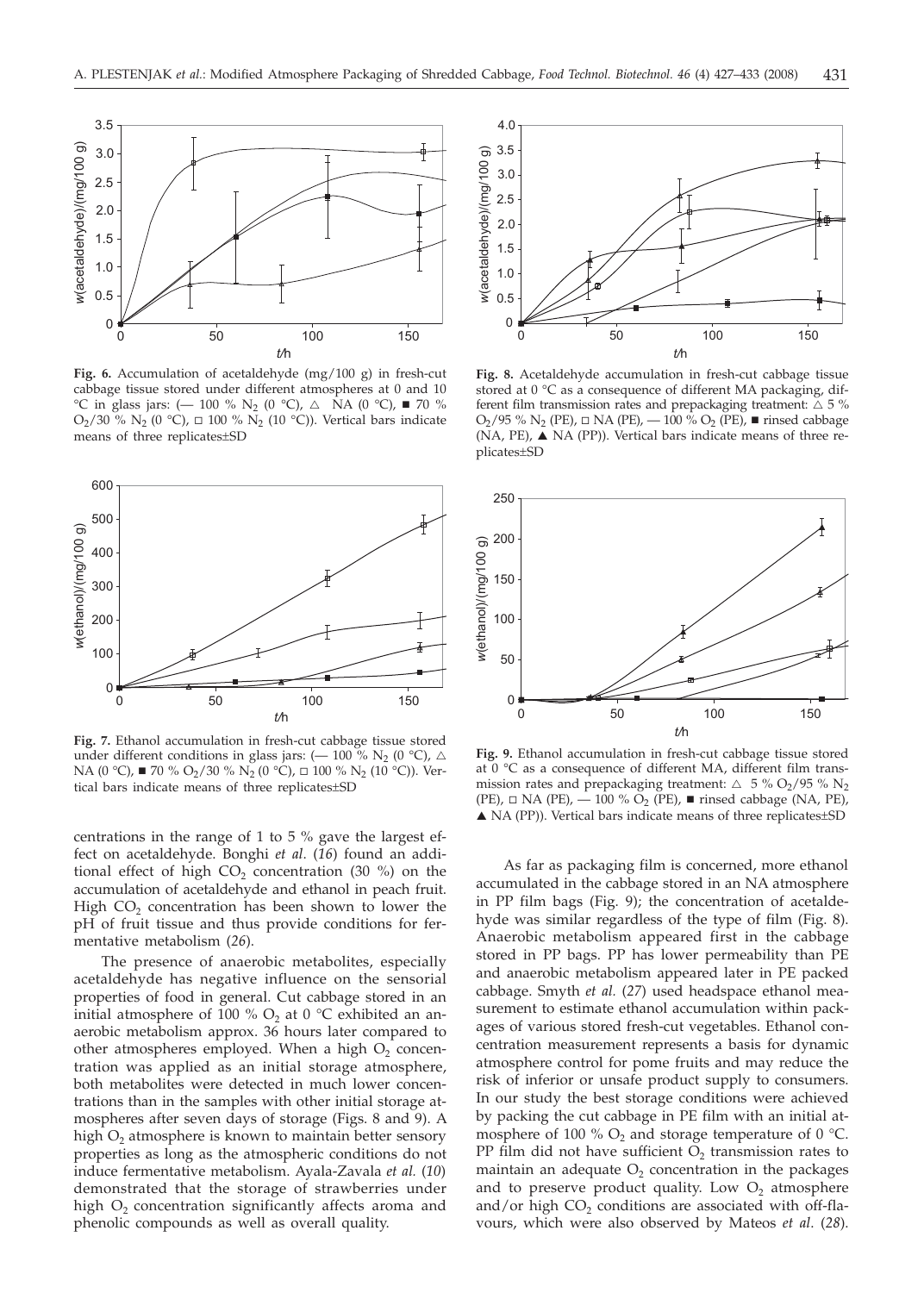For that reason some fresh-cut vegetables are packed with perforated films.

As far as sensory evaluation is concerned, lower storage temperature (0 °C) always gave higher score compared to 10 °C. The highest score for sensory evaluation was achieved by packaging of cut cabbage in an initial atmosphere of 100 %  $O_2$  in PE film at 0 °C, followed by cabbage stored under NA conditions in PE film at  $0 °C$  (Table 2). The sensory score of the above

Table 2. Sensory properties of fresh-cut cabbage stored under different temperature and atmosphere conditions. Data represent means of four panellists

|                                         | Texture<br>(0–2) | Colour<br>(0–4)  | Smell<br>(0-6)      | $\begin{array}{c} \text{Take} \\ (0\text{--}8) \end{array}$ | $\begin{array}{c} \text{Total} \\ (0\text{--}20) \end{array}$ |
|-----------------------------------------|------------------|------------------|---------------------|-------------------------------------------------------------|---------------------------------------------------------------|
| 100 % O <sub>2</sub> PE, 0 °C           | 2.0 <sup>a</sup> | 4.0 <sup>a</sup> | 5.9 <sup>a</sup>    | 8.0 <sup>a</sup>                                            | 19.9 <sup>a</sup>                                             |
| NA, PE, 0 °C                            | 2.0 <sup>a</sup> | 3.8 <sup>a</sup> | 5.7 <sup>ab</sup>   | 7.9 <sup>a</sup>                                            | $19.4^{\text{a}}$                                             |
| NA, PP, $0^{\circ}C$                    | 2.0 <sup>a</sup> | 3.9 <sup>a</sup> | $5.1$ <sup>de</sup> | $7.6^{\rm b}$                                               | $18.6^{\rm b}$                                                |
| washed, NA, PE, 0 °C                    | 2.0 <sup>a</sup> | 4.0 <sup>a</sup> | $5.5^{bc}$          | 7.0 <sup>cd</sup>                                           | $18.5^{bc}$                                                   |
| NA, glass jar, 0 °C                     | 2.0 <sup>a</sup> | 4.0 <sup>a</sup> | $5.1$ <sup>de</sup> | $7.2^{bc}$                                                  | $18.3$ bc                                                     |
| 5 % O2, PE, 0 °C                        | 2.0 <sup>a</sup> | 3.7 <sup>a</sup> | $5.4^{\text{cd}}$   | 7.0 <sup>cd</sup>                                           | $18.1^{bc}$                                                   |
| 70 % O <sub>2</sub> , glass jar, 0 °C   | 2.0 <sup>a</sup> | 3.9 <sup>a</sup> | $5.0^e$             | $7.1^\circ$                                                 | 18.0 <sup>c</sup>                                             |
| 10 % O <sub>2</sub> , glass jar, 0 °C   | 2.0 <sup>a</sup> | 3.9 <sup>a</sup> | $4.4^{\text{f}}$    | 7.0 <sup>cd</sup>                                           | $17.3^{\rm d}$                                                |
| NA, glass jar, 10 °C                    | 2.0 <sup>a</sup> | 3.7 <sup>a</sup> | 3.98                | $6.2^e$                                                     | $15.8^e$                                                      |
| 70 % O <sub>2</sub> , glass jar, 10 °C  | 2.0 <sup>a</sup> | 2.9 <sup>b</sup> | $3.5^{\rm h}$       | 6.7 <sup>d</sup>                                            | $15.1^{\rm f}$                                                |
| 100 % N <sub>2</sub> , glass jar, 0 °C  | $1.5^{\text{a}}$ | $2.6^{\rm b}$    | $4.4^f$             | 5.6 <sup>f</sup>                                            | 14.1 <sup>g</sup>                                             |
| 100 % N <sub>2</sub> , glass jar, 10 °C | $0.7^{\circ}$    | 2.1 <sup>c</sup> | $2.5^{i}$           | 4.1 <sup>g</sup>                                            | $9.5^{\rm h}$                                                 |

mentioned high  $O<sub>2</sub>$  and NA conditions did not differ significantly (p<0.05). Under the same atmosphere and temperature conditions (NA,  $0^{\circ}$ C), PE film gave better statistically significant score (Table 2). Higher permeability of packaging material influenced positively the sensory score, which is the most evident in case of PE film and impermeable glass jars. Combined storage conditions that include low temperature, initial high  $O<sub>2</sub>$  concentration and to some degree permeable packaging material contributed to higher sensory score.

## **Conclusions**

Modified atmospheres containing high initial  $O<sub>2</sub>$ concentrations showed higher respiration activities compared to those with lower  $O<sub>2</sub>$  concentrations. A decrease of  $O_2$  below 3–5 %, and an increase of  $CO_2$  above 2–5 % in packed units resulted in the appearance of anaerobic metabolism. The intensity of anaerobic metabolism depends on the atmosphere composition in the package and film permeability. Unlike PP film, the PE film enabled  $O_2$  in the headspace of packed cabbage to equilibrate between 2.0 and 3.0 %.

PE and PP films have different permeability and thus influenced differently the metabolic activity of fresh-cut cabbage. The best results were obtained by packing the cut cabbage in PE film with an initial atmosphere of 100 %  $O_2$  and storage temperature of 0 °C.

Higher permeability of packaging material, low storage temperature and high initial  $O_2$  concentration also influenced positively the sensory score.

## **References**

- *1.* H. Heimdal, B.F. Kuhn, L. Poll, L.M. Larsen, Biochemical changes and sensory quality of shredded and MA-packaged iceberg lettuce, *J. Food Sci*. *60* (1995) 1265–1268.
- *2.* F. Willox, Evaluation of microbial and visual quality of minimally processed foods: A case study on the product life cycle of cut endive, *PhD Thesis*, Catholic University of Leuven, Leuven, Belgium (1995).
- *3.* G. López-Gálvez, G. Peiser, X. Nie, M. Cantwell, Quality changes in packaged salad products during storage, *Z. Lebensm. Unters. Forsch. A, 205* (1997) 64–72.
- *4.* S.C. Fonseca, F.A.R. Oliveira, J.K. Brecht, Modelling respiration rate of fresh fruits and vegetables for modified atmosphere packages: A review, *J. Food Eng. 52* (2002) 99– 119.
- *5.* F. Carlin, C. Nguyen-The, G. Hilbert, Y. Chambroy, Modified atmosphere packaging of fresh 'ready-to-use' grated carrots in polymeric films, *J. Food Sci. 55* (1990) 1033-1038.
- *6.* S.J. Kays: *Postharvest Physiology of Perishable Plant Products,* AVI Books, Van Nostrand Reinhold Co. Inc., New York, USA (1991).
- *7.* H. Kaji, M. Ueno, Y. Osajima, Storage of shredded cabbage under a dynamically controlled atmosphere of high  $O<sub>2</sub>$ and high CO<sub>2</sub>, *Biosci. Biotechnol. Biochem.* 57 (1993) 1049-1052.
- *8.* L. Lee, J. Arul, R. Lencki, F. Castaigne, A review on modified atmosphere packaging and preservation of fresh fruits and vegetables: Physiological basis and practical aspects- -Part I, *Packag. Technol. Sci. 8* (1995) 315–331.
- *9.* L. Lee, J. Arul, R. Lencki, F. Castaigne, A review on modified atmosphere packaging and preservation of fresh fruits and vegetables: Physiological basis and practical aspects- -Part II, *Packag. Technol. Sci. 9* (1996) 1–17.
- *10.* J.F. Ayala-Zavala, S.Y. Wang, C.Y. Wang, G.A. González- -Aguilar, High oxygen treatment increases antioxidant capacity and postharvest life of strawberry fruit, *Food Technol. Biotechnol*. *45* (2007) 166–173.
- *11.* I. Fridovich, Biological effects of the superoxide radical, *Arch. Biochem. Biophys*. *247* (1986) 1–11.
- *12.* P. Varoquaux, R.C. Wiley: Biological and Biochemical Changes in Minimally Processed Refrigerated Fruits and Vegetables. In: *Minimally Processed Refrigerated Fruits and Vegetables*, R.C. Wiley (Ed.), Chapman, New York, USA (1994) pp. 226–268.
- *13.* R.C. Soliva-Fortuny, O. Martín-Belloso, New advances in extending the shelf-life of fresh-cut fruits: A review, *Trends Food Sci. Technol. 14* (2003) 341–353.
- *14.* L. Lee, J. Arul, R. Lencki, F. Castaigne, Methodology for determining the appropriate selectivity of mass transfer devices for modified atmosphere packaging of fresh produce, *Packag. Technol. Sci. 9* (1996) 55–72.
- *15.* J. Greengrass: Films for MAP of Foods. In: *Principles and Applications of Modified Atmosphere Packaging of Food*, R.T. Parry (Ed.), Blackie Academic and Professional, Glasgow, UK (1993) pp. 63–100.
- *16.* C. Bonghi, A. Ramina, B. Ruperti, R. Vidrih, P. Tonutti, Peach fruit ripening and quality in relation to picking time, and hypoxic and high  $CO<sub>2</sub>$  short-term postharvest treatments, *Postharvest Biol. Technol*. *16* (1999) 213–222.
- *17.* SAS Software, ver. 8.01, SAS Institute Inc., Cary, NC, USA (1999)*.*